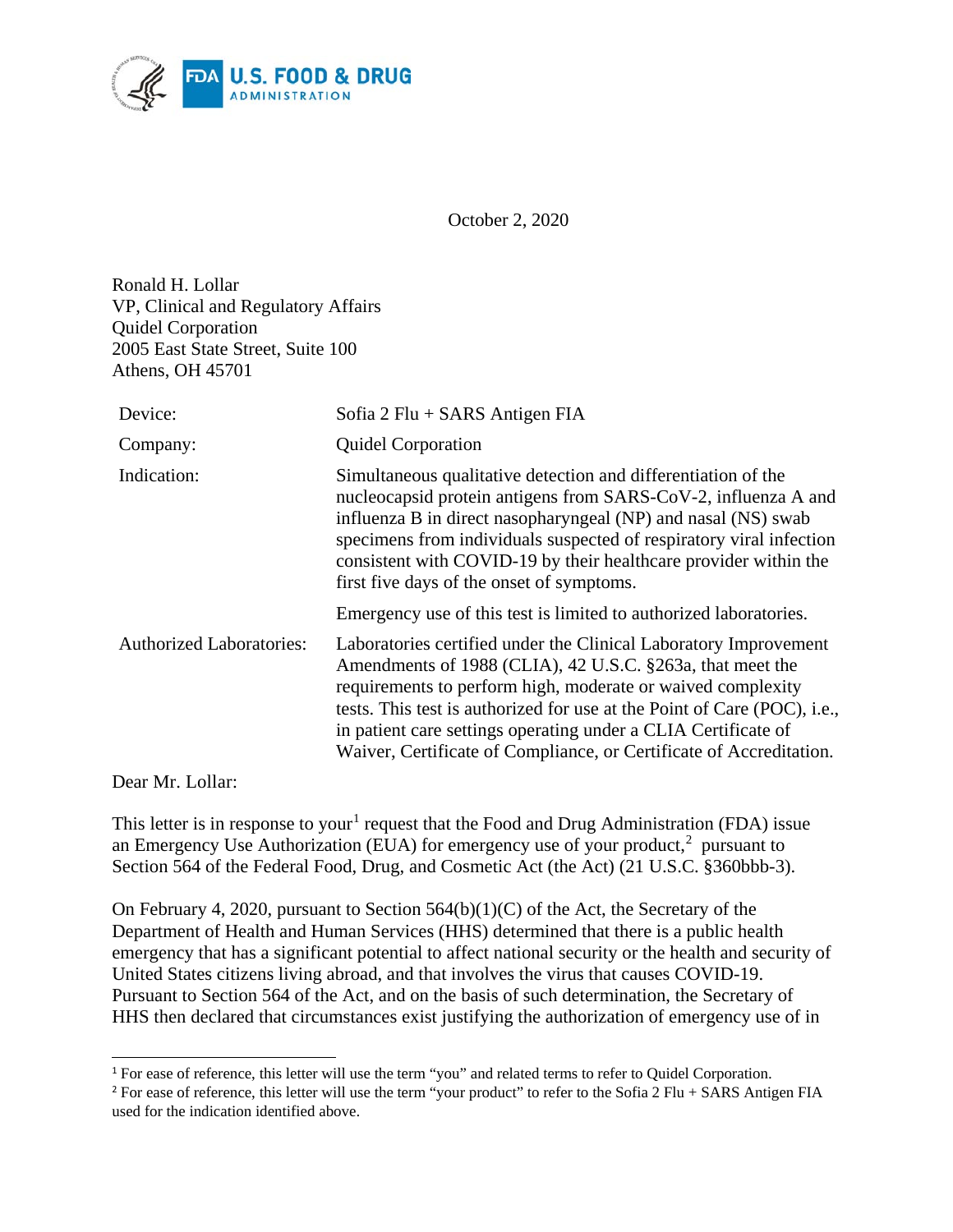vitro diagnostics for detection and/or diagnosis of the virus that causes COVID-19 subject to the terms of any authorization issued under Section 564(a) of the Act.<sup>[3](#page-1-0)</sup>

There are FDA-approved/cleared tests for influenza A virus and influenza B virus, but there are no FDA approved/cleared multiplexed tests for simultaneous qualitative detection and differentiation of SARS-CoV-2, influenza A virus and/or influenza B virus nucleocapsid protein antigens. Respiratory viral infections caused by the influenza A and B viruses and SARS-CoV-2 can have similar clinical presentation and diagnostic considerations. Thus, to differentially detect SARSCoV-2, information from a test that detects and differentiates the virus that causes COVID-19 and the common influenza viruses that cause seasonal epidemics of flu, influenza A and B (not influenza C) is needed during the flu season that coincides with the COVID-19 pandemic. FDA considered the totality of scientific information available in authorizing the emergency use of your product for the indication above. A summary of the performance information FDA relied upon is contained in the Instructions for Use (identified below).

Having concluded that the criteria for issuance of this authorization under Section 564(c) of the Act are met, I am authorizing the emergency use of your product, described in the Scope of Authorization of this letter (Section II), subject to the terms of this authorization.

# **I. Criteria for Issuance of Authorization**

I have concluded that the emergency use of your product meets the criteria for issuance of an authorization under Section 564(c) of the Act, because I have concluded that:

- 1. The SARS-CoV-2 can cause a serious or life-threatening disease or condition, including severe respiratory illness, to humans infected by this virus;
- 2. Based on the totality of scientific evidence available to FDA, it is reasonable to believe that your product may be effective in diagnosing COVID-19 through the simultaneous detection and differentiation of SARS-CoV-2, influenza A virus and/or influenza B virus nucleocapsid protein antigens and that the known and potential benefits of your product when used for such a use, outweigh the known and potential risks of your product; and
- 3. There is no adequate, approved, and available alternative to the emergency use of your product. [4](#page-1-1)

# **II. Scope of Authorization**

I have concluded, pursuant to Section  $564(d)(1)$  of the Act, that the scope of this authorization is limited to the indication above.

# **Authorized Product Details**

<span id="page-1-0"></span> $\overline{a}$ <sup>3</sup> U.S. Department of Health and Human Services, *Determination of a Public Health Emergency and Declaration that Circumstances Exist Justifying Authorizations Pursuant to Section 564(b) of the Federal Food, Drug, and Cosmetic Act, 21 U.S.C.* § *360bbb-3*. 85 FR 7316 (February 7, 2020).

<span id="page-1-1"></span><sup>4</sup> No other criteria of issuance have been prescribed by regulation under Section 564(c)(4) of the Act.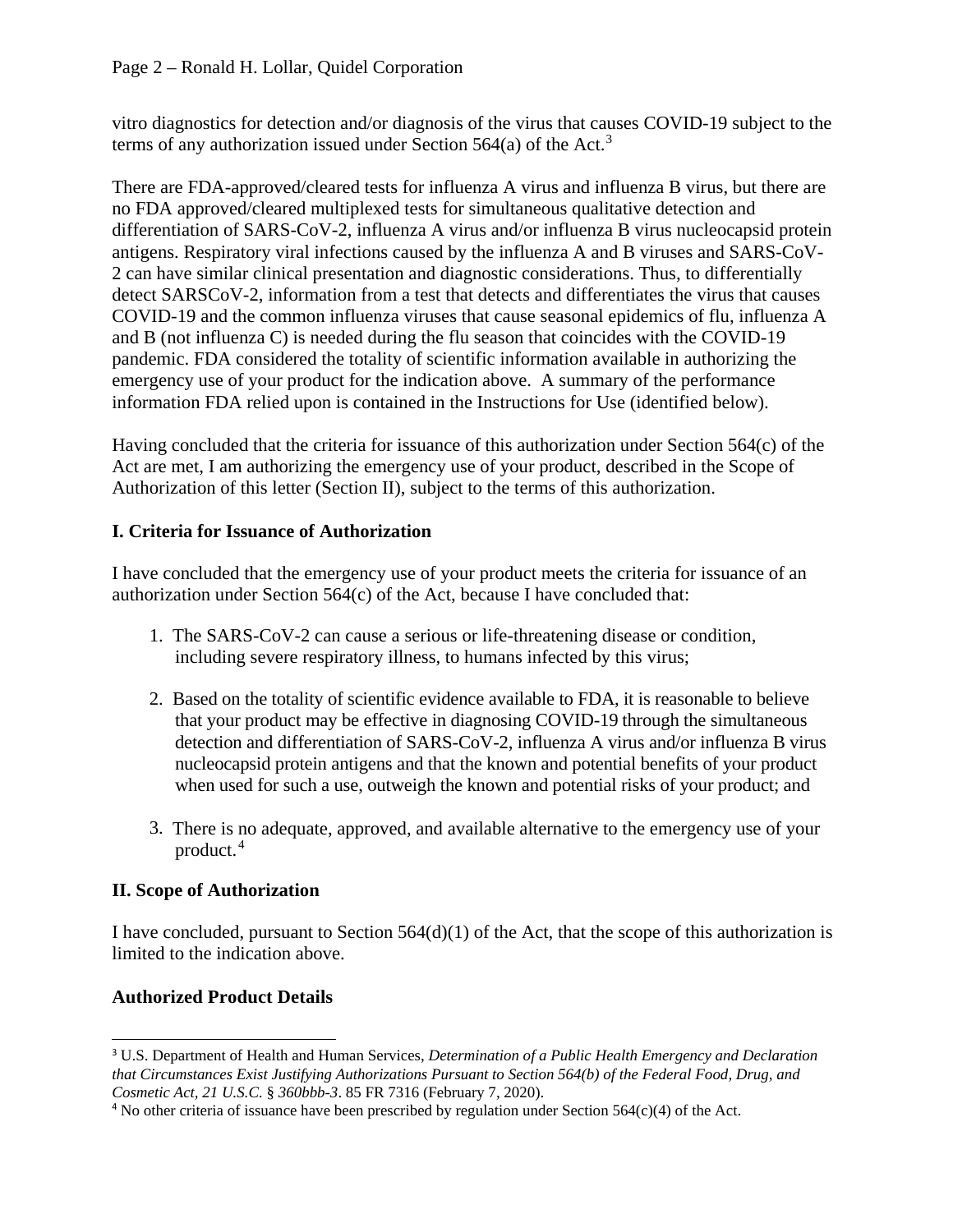Your product is a immunofluorescence technology in a sandwich design that is used with Sofia 2 instrument intended for the simultaneous qualitative detection and differentiation of the nucleocapsid protein antigens from SARS-CoV-2, influenza A and influenza B in direct nasopharyngeal (NP) and nasal (NS) swab specimens from individuals suspected of respiratory viral infection consistent with COVID-19 by their healthcare provider within the first five days of the onset of symptoms. The test does not differentiate between SARS-CoV and SARS-CoV-2 viruses and is not intended to detect influenza C antigens. Clinical signs and symptoms of respiratory viral infection due to SARS-CoV-2 and influenza can be similar. The SARS-CoV-2, influenza A and influenza B viral antigens are generally detectable in upper respiratory specimens during the acute phase of infection. Positive results indicate the presence of viral antigens, but clinical correlation with patient history and other diagnostic information is necessary to determine infection status. Positive results do not rule out bacterial infection or coinfection with other viruses. Negative results do not preclude SARS-CoV-2 infection and should not be used as the sole basis for patient management decisions.

Negative SARS-CoV-2 results, from patients with symptom onset beyond five days, should be treated as presumptive and confirmation with a molecular assay, if necessary, for patient management, may be performed. Negative results do not rule out COVID-19 and should not be used as the sole basis for treatment or patient management decisions, including infection control decisions. Negative results should be considered in the context of a patient's recent exposures, history and the presence of clinical signs and symptoms consistent with COVID-19. A negative test is presumptive for influenza A and B and it is recommended these results be confirmed by an FDA-cleared influenza A and B molecular assay. Negative results do not preclude influenza virus infections and should not be used as the sole basis for treatment or other patient management decisions.

Testing is limited to laboratories certified under CLIA that meet the requirements to perform moderate, high or waived complexity tests. This test is authorized for use at the Point of Care (POC), i.e., in patient care settings operating under a CLIA Certificate of Waiver, Certificate of Compliance, or Certificate of Accreditation.

To use your product, the patient sample is placed in the Reagent Tube, during which time the virus particles in the sample are disrupted, exposing internal viral nucleoproteins. After disruption, the sample is dispensed into the Test Cassette sample well. From the sample well, the sample migrates through a test strip containing various unique chemical environments. If Influenza A, Influenza B, SARS-CoV or SARS-CoV-2 viral antigen is present, they will be trapped in a specific location. The the Test Cassette is placed inside Sofia 2 insturment that will scan the rest strip and measure the fluorescent signal by processing the results using methodspecific algorithms. The Sofia 2 Flu + SARS Antigen FIA includes the following materials or other authorized materials: individually packaged Test Cassettes, Reagent Tubes, Reagent Solution, Sterile Nasal or Nasopharyngeal swabs, fixed volumes pipettes, Flu + SARS Positive Control Swab is coated with non-infectious recombinant influenza A, influenza B, and SARS antigens, Negative Control Swab, Quick Reference Instructions, QC Card (located on kit box).

Your product requires various types of quality control, including the Sofia 2 Calibration Check Procedure, Built-in Procedural Controls, and the following external quality control materials, or other authorized control materials (as may be requested under Condition K below), that are processed in the same way as the patient samples. All controls listed below must generate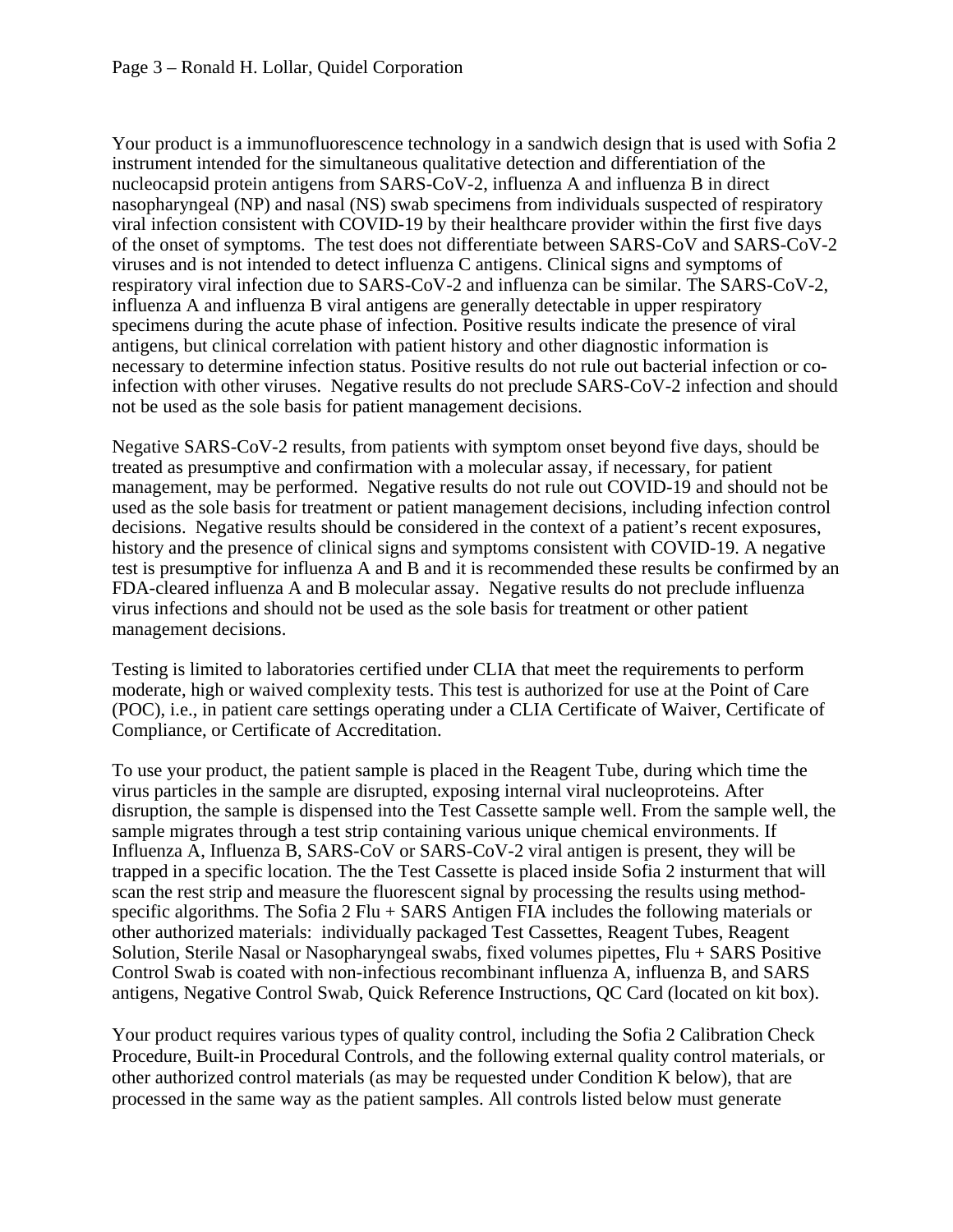expected results in order for a test to be considered valid, as outlined in the Instructions for Use:

- Flu + SARS Positive Control Swab: External positive control swab coated with non-infectious recombinant influenza A, influenza B, and SARS antigens
- Negative Control Swab: External negative control swab that is coated with heatinactivated, non-infectious Streptococcus C antigen

Your product also requires the use of additional authorized materials and authorized ancillary reagents that are not included with your product and are described in the Instructions for Use.

The labeling labeling entitled "Sofia 2 Flu + SARS Antigen FIA" Instructions for Use and the "Sofia 2 Flu + SARS Antigen FIA Quick Reference Instructions" (available at [https://www.fda.gov/medical-devices/coronavirus-disease-2019-covid-19-emergency-use](https://www.fda.gov/medical-devices/coronavirus-disease-2019-covid-19-emergency-use-authorizations-medical-devices/vitro-diagnostics-euas)[authorizations-medical-devices/vitro-diagnostics-euas\)](https://www.fda.gov/medical-devices/coronavirus-disease-2019-covid-19-emergency-use-authorizations-medical-devices/vitro-diagnostics-euas), and the following fact sheets pertaining to the emergency use, which are required to be made available as set forth in the Conditions of Authorization (Section IV), are collectively referred to as "authorized labeling":

- Fact Sheet for Healthcare Providers: Quidel Corporation Sofia 2 Flu + SARS Antigen FIA.
- Fact Sheet for Patients: Quidel Corporation Sofia 2 Flu + SARS Antigen FIA

The above described product, with the authorized labeling as set forth in the Conditions of Authorization (Section IV) is authorized to be distributed to and used by authorized laboratories under this EUA, despite the fact that it does not meet certain requirements otherwise required by applicable federal law.

I have concluded, pursuant to Section 564(d)(2) of the Act, that it is reasonable to believe that the known and potential benefits of your authorized product, when used consistent with the Scope of Authorization of this letter (Section II), outweigh the known and potential risks of your product.

I have concluded, pursuant to Section  $564(d)(3)$  of the Act, based on the totality of scientific evidence available to FDA, that it is reasonable to believe that your product may be effective in diagnosing COVID-19, when used consistent with the Scope of Authorization of this letter (Section II), pursuant to Section  $564(c)(2)(A)$  of the Act.

FDA has reviewed the scientific information available to FDA, including the information supporting the conclusions described in Section I above, and concludes that your product (as described in the Scope of Authorization of this letter (Section II)) meets the criteria set forth in Section 564(c) of the Act concerning safety and potential effectiveness.

The emergency use of your product under this EUA must be consistent with, and may not exceed, the terms of this letter, including the Scope of Authorization (Section II) and the Conditions of Authorization (Section IV). Subject to the terms of this EUA and under the circumstances set forth in the Secretary of HHS's determination under Section 564(b)(1)(C) of the Act described above and the Secretary of HHS's corresponding declaration under Section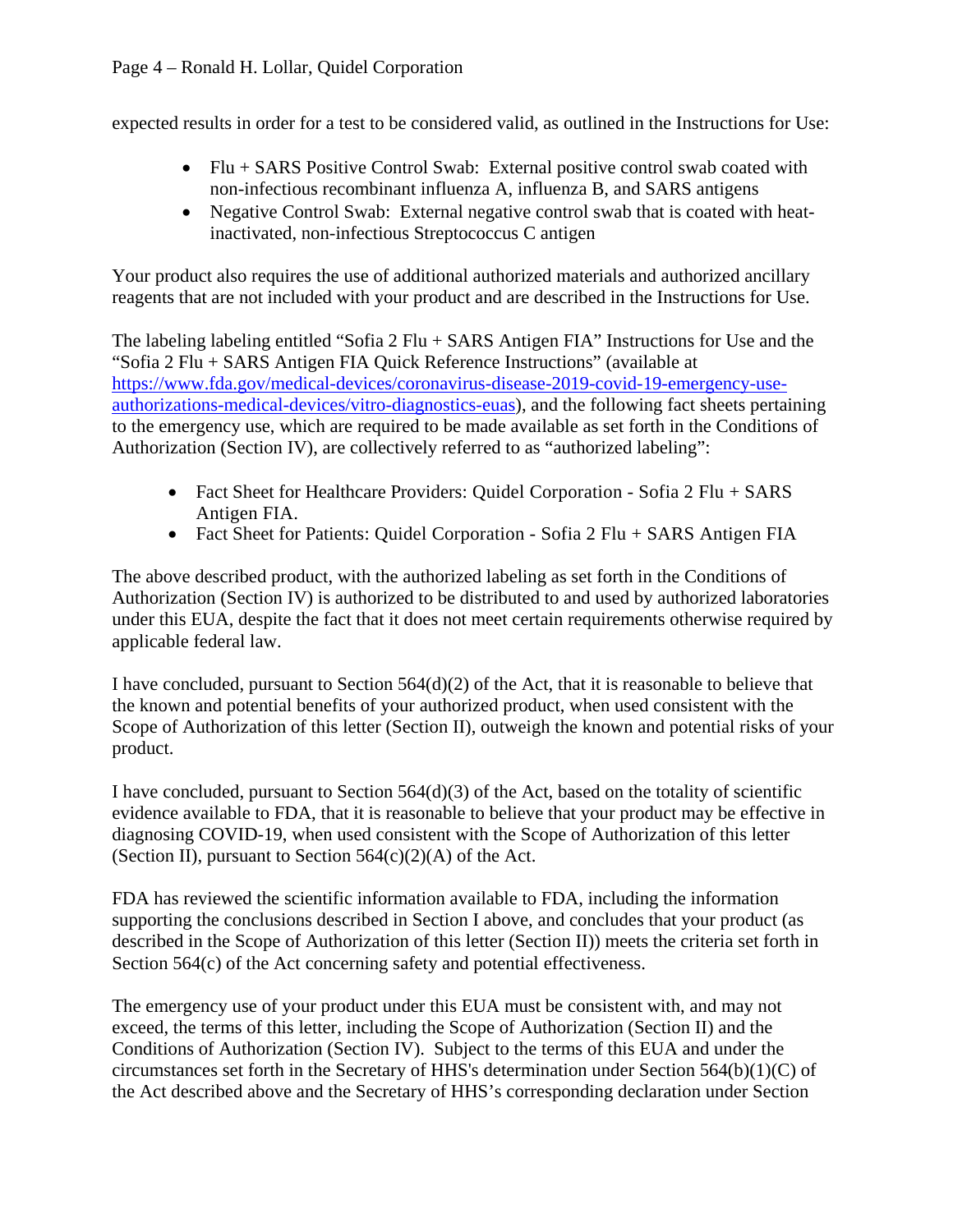564(b)(1) of the Act, your product is authorized for the indication above.

### **III. Waiver of Certain Requirements**

I am waiving the following requirements for your product during the duration of this EUA:

• Current good manufacturing practice requirements, including the quality system requirements under 21 CFR Part 820 with respect to the design, manufacture, packaging, labeling, storage, and distribution of your product, but excluding Subpart H (Acceptance Activities, 21 CFR 820.80 and 21 CFR 820.86), Subpart I (Nonconforming Product, 21 CFR 820.90), and Subpart O (Statistical Techniques, 21 CFR 820.250).

### **IV. Conditions of Authorization**

Pursuant to Section 564(e) of the Act, I am establishing the following conditions on this authorization:

### **Quidel Corporation (You) and Authorized Distributor(s)[5](#page-4-0)**

- A. Your product must comply with the following labeling requirements under FDA regulations: the intended use statement  $(21 \text{ CFR } 809.10(a)(2), (b)(2))$ ; adequate directions for use (21 U.S.C. 352(f)), (21 CFR 809.10(b)(5), (7), and (8)); appropriate limitations on the use of the device including information required under 21 CFR 809.10(a)(4); and any available information regarding performance of the device, including requirements under 21 CFR 809.10(b)(12).
- B. You and authorized distributor(s) will include a physical copy of the authorized "Sofia 2 Flu + SARS Antigen FIA Quick Reference Instructions" with each shipped kit, to authorized laboratories, and will make the authorized Instructions for Use electronically available with the opportunity to request a copy in paper form, and after such request, promptly provide the requested information without additional cost.
- C. You and authorized distributor(s) will make your product available with the authorized labeling to authorized laboratories.
- D. You and authorized distributor(s) will make available on your website(s) the Fact Sheet for Healthcare Providers and the Fact Sheet for Patients.
- E. You and authorized distributor(s) will inform authorized laboratories and relevant public health authorities of this EUA, including the terms and conditions herein, and any updates made to your product, authorized labeling and authorized Fact Sheets.

<span id="page-4-0"></span> $\overline{a}$ <sup>5</sup> "Authorized Distributor(s)" are identified by you, Quidel Corporation, in your EUA submission as an entity allowed to distribute your product.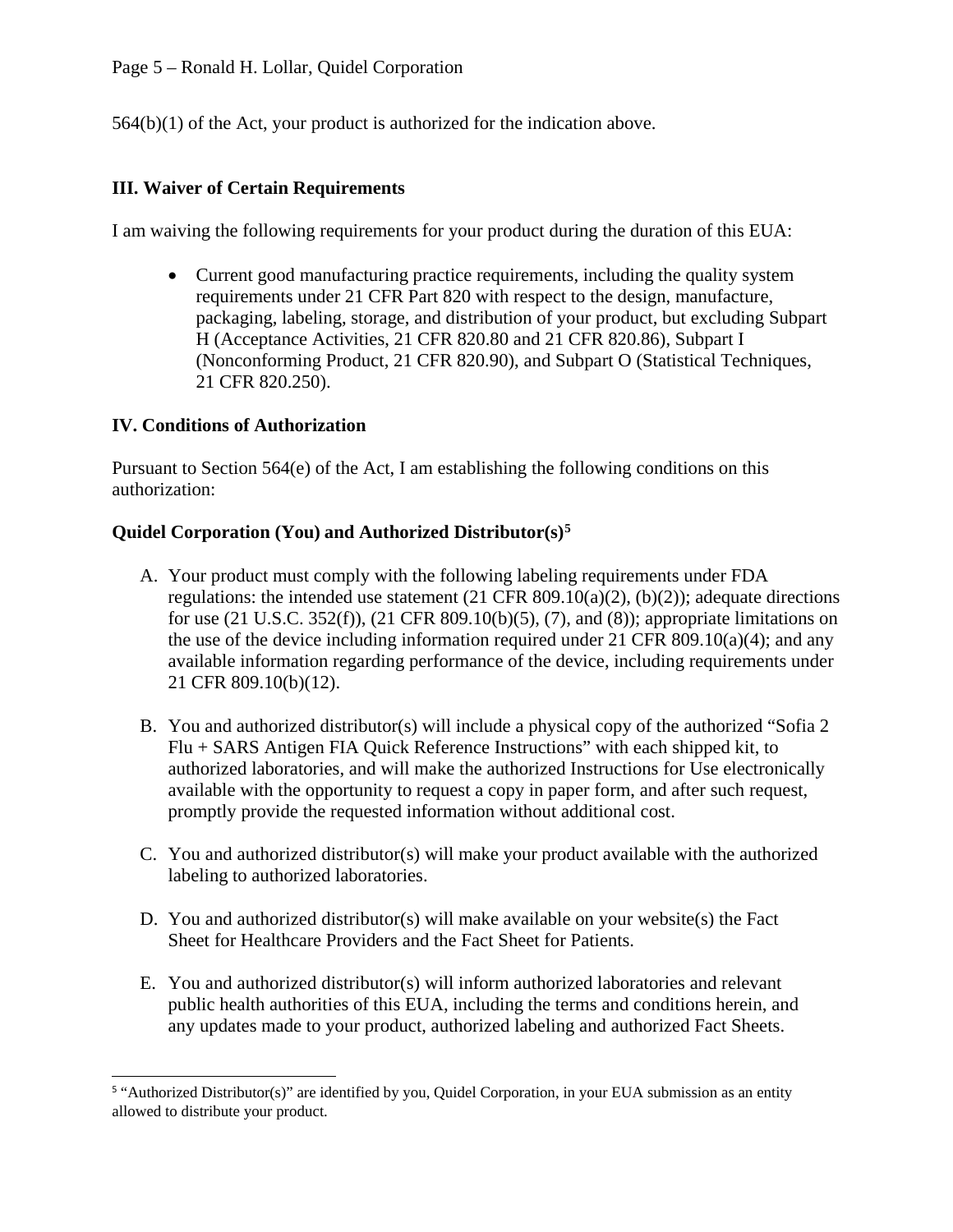- F. Through a process of inventory control, you and authorized distributor(s) will maintain records of the authorized laboratories to which they distribute the test and number of tests they distribute.
- G. You and authorized distributor(s) will collect information on the performance of your product. You will report to FDA any suspected occurrence of false positive or false negative results and significant deviations from the established performance characteristics of the product of which you become aware.
- H. You and authorized distributor(s) are authorized to make available additional information relating to the emergency use of your product that is consistent with, and does not exceed, the terms of this letter of authorization.

### **Quidel Corporation (You)**

- I. You will notify FDA of any authorized distributor(s) of your product, including the name, address, and phone number of any authorized distributor(s).
- J. You will provide authorized distributor(s) with a copy of this EUA and communicate to authorized distributor(s) any subsequent amendments that might be made to this EUA and its authorized accompanying materials (e.g., Fact Sheets).
- K. You may request changes to this EUA for your product, including to the Scope of Authorization (Section II in this letter) or to the authorized labeling, including requests to make available additional authorized labeling specific to an authorized distributor. Such additional labeling may use another name for the product but otherwise must be consistent with the authorized labeling, and not exceed the terms of authorization of this letter. Any request for changes to this EUA should be submitted to the Division of Microbiology (DMD)/Office of Health Technology 7 (OHT7)-Office of In Vitro Diagnostics and Radiological Health (OIR)/Office of Product Evaluation and Quality (OPEQ)/Center for Devices and Radiological Health (CDRH) and require appropriate authorization from FDA prior to implementation.
- L. You will comply with the following requirements under FDA regulations: Subpart H (Acceptance Activities, 21 CFR 820.80 and 21 CFR 820.86), Subpart I (Nonconforming Product, 21 CFR 820.90), and Subpart O (Statistical Techniques, 21 CFR 820.250).
- M. You must have lot release procedures and the lot release procedures, including the study design and statistical power, must ensure that the tests released for distribution have the clinical and analytical performance claimed in the authorized labeling.
- N. If requested by FDA, you must submit lot release procedures to FDA, including sampling protocols, testing protocols, and acceptance criteria, that you use to release lots of your product for distribution in the U.S. If such lot release procedures are requested by FDA, you must provide it within 48 hours of the request.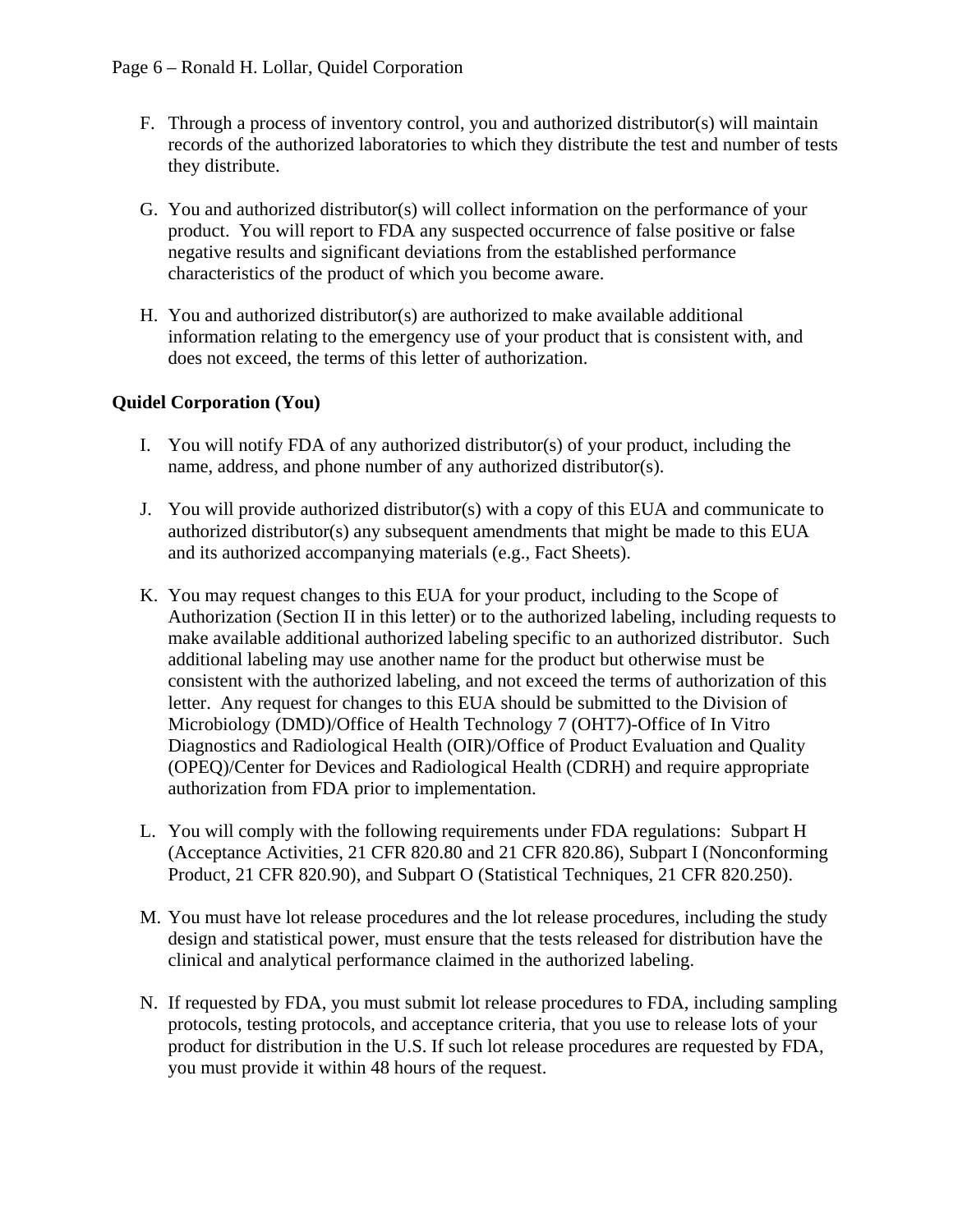- O. You will evaluate the analytical limit of detection and assess traceability<sup>[6](#page-6-0)</sup> of your product with any FDA-recommended reference material(s). After submission to and concurrence with the data by FDA, you will update your labeling to reflect the additional testing. Such labeling updates will be made in consultation with, and require concurrence of, DMD/OHT7-OIR/OPEQ/CDRH.
- P. You will have a process in place to track adverse events, including any occurrence of false results with your product, and report to FDA pursuant to 21 CFR Part 803.

# **Authorized Laboratories**

- Q. Authorized laboratories using your product will include with test result reports, all authorized Fact Sheets. Under exigent circumstances, other appropriate methods for disseminating these Fact Sheets may be used, which may include mass media.
- R. Authorized laboratories using your product will use your product as outlined in the authorized labeling. Deviations from the authorized procedures, including the authorized instruments, authorized extraction methods, authorized clinical specimen types, authorized control materials, authorized other ancillary reagents and authorized materials required to use your product are not permitted.
- S. Authorized laboratories that receive your product will notify the relevant public health authorities of their intent to run your product prior to initiating testing.
- T. Authorized laboratories using your product will have a process in place for reporting test results to healthcare providers and relevant public health authorities, as appropriate.
- U. Authorized laboratories will collect information on the performance of your product and report to DMD/OHT7-OIR/OPEQ/CDRH (via email: [CDRH-EUA-](mailto:CDRH-EUA-Reporting@fda.hhs.gov)[Reporting@fda.hhs.gov\)](mailto:CDRH-EUA-Reporting@fda.hhs.gov) and you (via email: [QDL.COV2.test.event.report@quidel.com,](mailto:QDL.COV2.test.event.report@quidel.com) or via phone by contacting Quidel Customer Support Services at 800.874.1517 (in the U.S.) or 858.552.1100) any suspected occurrence of false positive or false negative results and significant deviations from the established performance characteristics of your product of which they become aware.
- V. All operators using your product must be appropriately trained in performing and interpreting the results of your product, use appropriate personal protective equipment when handling this kit, and use your product in accordance with the authorized labeling.

#### **Quidel Corporation (You), Authorized Distributors and Authorized Laboratories**

W. You, authorized distributors, and authorized laboratories using your product will ensure that any records associated with this EUA are maintained until otherwise notified by FDA. Such records will be made available to FDA for inspection upon request.

<span id="page-6-0"></span> <sup>6</sup> Traceability refers to tracing analytical sensitivity/reactivity back to an FDA-recommended reference material.